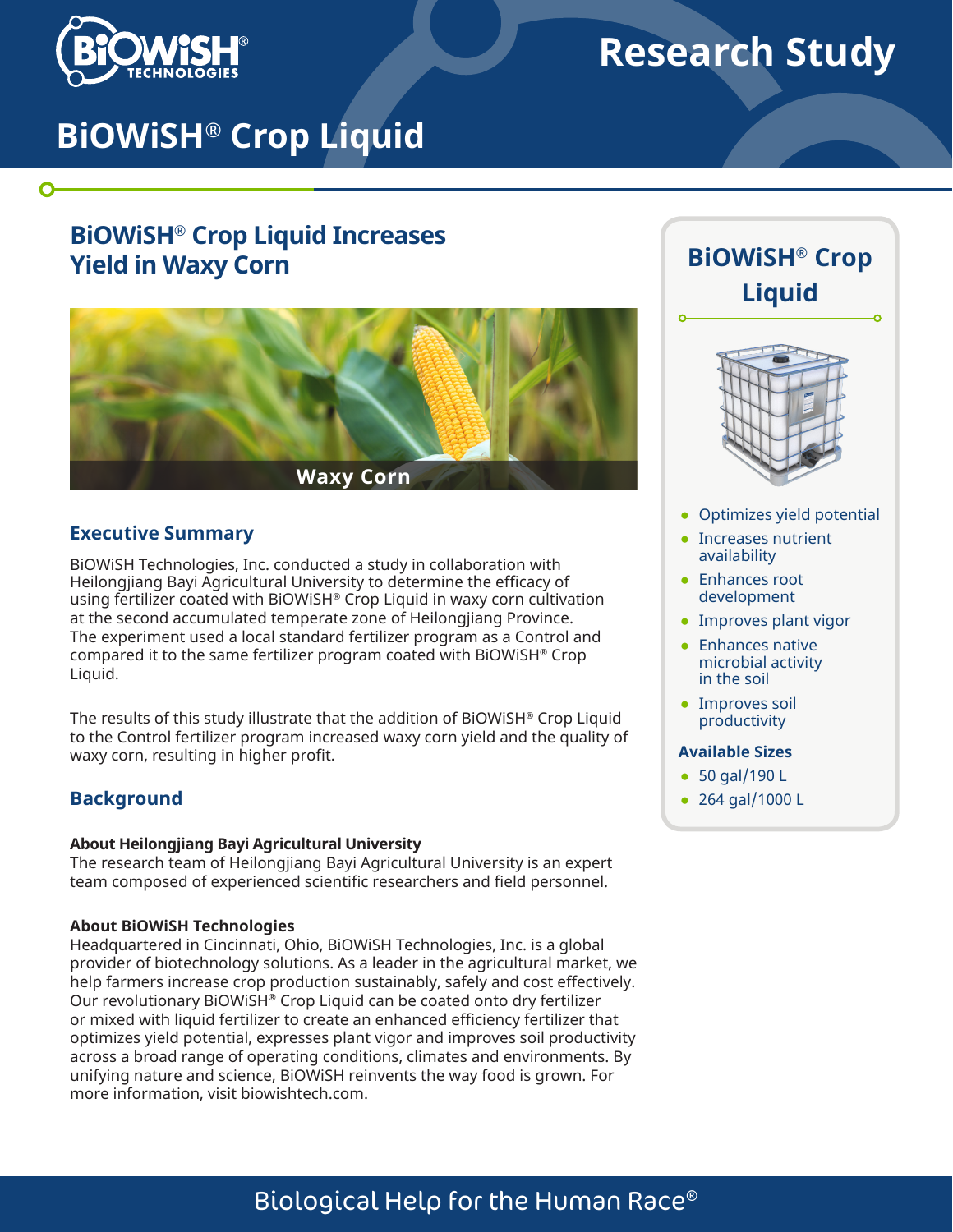# **Objectives**

The objective of this research study was to determine the efficacy of BiOWiSH® Crop Liquid technology, manufactured in the USA by BiOWiSH Technologies on waxy corn production when added to a fertilizer program common to the production area in the second accumulated temperate zone of Heilongjiang Province. The focus was on BiOWiSH® Crop Liquid's impact on yield, quality and grower economics.

## **Implementation Program**

The study was conducted in Longjiang County, Qiqihar City, Heilongjiang Province on waxy corn (Zea mays L. sinensis Kulesh,) in loamy soil. A Randomized Complete Block Design (RCBD) was adopted. The experiment was set up with two treatments, and each treatment had three replicates. Each of the six plots were 30  $m<sup>2</sup>$ (322.91 sq ft) in area and consisted of six rows of corn that were 0.65m (2.3 ft) wide by 7.7m (25.26 ft) long. The trial included two fertilizer treatments: Control and Control + BiOWiSH® Crop Liquid. The Control is a standard conventional grower fertilizer program as defined by the third-party research institution. The Control fertilizer was DAP 15-42-0, but the fertility program also included 375 kg/ha (334.57 lbs/acre) of urea at planting and topdress, and 120 kg/ha (107.06 lbs/acres) of KCl applied at planting. Pest and disease management techniques were implemented on site when required. The trial measured plant growth metrics such as plant height and ear location, root length, kernel rows, and kernels per row. In addition to the plant metrics, fresh yield was collected in order to determine the economic return from the individual treatments.

#### Table 1. Treatment Rates

| <b>Treatment</b>                  | <b>Fertilizer</b>                            | <b>Application Rate</b><br>kg/ha<br>[lbs/acre] | <b>Application Phase</b>              |
|-----------------------------------|----------------------------------------------|------------------------------------------------|---------------------------------------|
|                                   | Urea                                         | 375                                            | Base fertilizer 30% +<br>Topdress 70% |
| Control                           | KCI<br>120                                   |                                                | <b>Base Fertilizer</b>                |
|                                   | DAP 15-42-0                                  | 300                                            | <b>Base Fertilizer</b>                |
| Control + BiOWiSH®<br>Crop Liquid | Urea<br>375                                  |                                                | Base fertilizer 30% +<br>Topdress 70% |
|                                   | KCI                                          | 120                                            | <b>Base Fertilizer</b>                |
|                                   | DAP 15-42-0 +<br><b>BIOWISH® Crop Liquid</b> | 300                                            | <b>Base Fertilizer</b>                |

*\*BiOWiSH® Crop Liquid was added at the manufacturer's recommended rate.*

# Biological Help for the Human Race®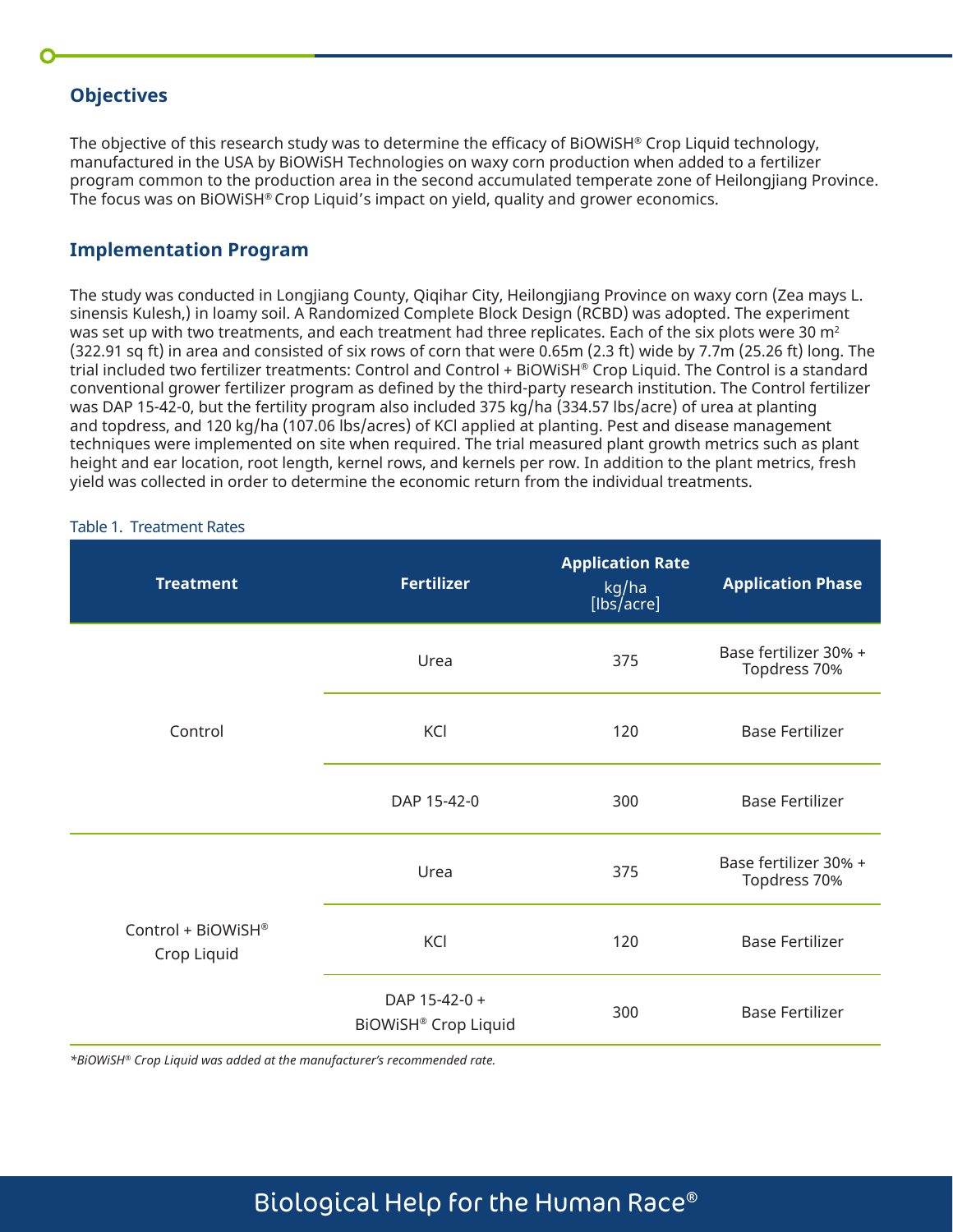## **Results**

#### Table 2. Plant Height and Ear Location

Plant height is an important indicator of crop growth and biomass. It shows that plants are able to access soil moisture and soil nutrients for carbohydrate production and subsequent development at early growth stages, which has been correlated with better potential crop productivity.

| <b>Treatment</b>                              | Plant Height<br>cm<br>[in] | Increase<br>% | <b>Ear Location</b><br>cm <sub>2</sub><br>$[$ in] | <b>Increase</b><br>$\frac{9}{6}$ |
|-----------------------------------------------|----------------------------|---------------|---------------------------------------------------|----------------------------------|
| Control                                       | 236<br>[93.1]              | ۰             | 96<br>[37.9]                                      | $\overline{\phantom{0}}$         |
| Control + BiOWiSH <sup>®</sup><br>Crop Liquid | 243<br>[95.6]              | 3.0           | 98<br>[38.4]                                      | 2.0                              |

### Table 3. Ear Traits

Various ear traits are an important indicator of crop's growth and viability.

| <b>Treatment</b>                              | <b>Rows</b> | <b>Kernels in Row</b> | <b>Total Kernels per Ear</b> |
|-----------------------------------------------|-------------|-----------------------|------------------------------|
| Control                                       | 15.3        | 38.57                 | 587.87                       |
| Control + BiOWiSH <sup>®</sup><br>Crop Liquid | 15.5        | 39.03                 | 602.60                       |

*\*Rows, kernels in rows, and total kernels per ear were all collected and counted independently, not calculated. Kernel rows and total kernel numbers are major determinations of yield in corn. Increased numbers of both are the most direct way of achieving higher yields in corn production.*

#### Table 4. Root Length

Root length is an important indicator of a crop's ability to adsorb nutrients. When a root system is more developed, it has greater surface area contact with the soil and is more advantageous for nutrient absorption.

| <b>Treatment</b>                 | <b>Root Length</b><br>cm<br>[in] | <b>Increase</b><br>%     |
|----------------------------------|----------------------------------|--------------------------|
| Control                          | 33<br>[13.0]                     | $\overline{\phantom{a}}$ |
| Control +BiOWiSH®<br>Crop Liquid | 34<br>[13.3]                     | $\overline{2}$           |